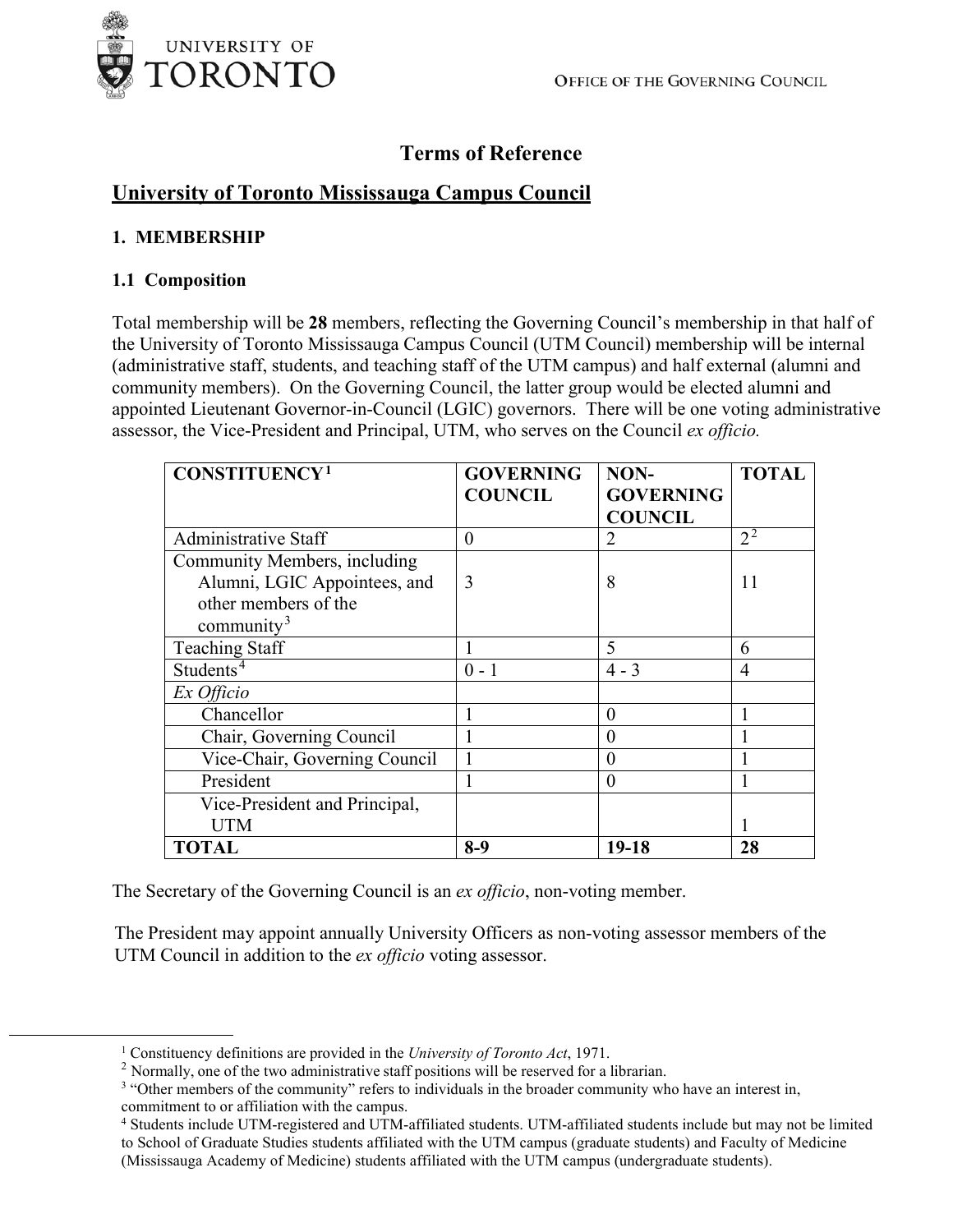### **1.2 Term**

Terms begin on July 1 and continue to June 30.

#### **1.3 Appointment/Election of Members**

#### **1.3.1 Appointment of Governing Council Members to the UTM Council**

The Governing Council members of the UTM Council are appointed annually by the Governing Council and may be re-appointed subject to their continued membership on the Governing Council.

#### **1.3.2 Appointment/Election of Non-Governing Council Members to the UTM Council**

#### **1.3.2.1 Election of Administrative Staff, Students, and Teaching Staff of the UTM Campus**

Non-governors will be elected by and from among their respective UTM estates in a manner consistent with elections for the Governing Council as overseen by the Elections Committee of the Governing Council. The non-Governing Council student members are elected annually and may be re-elected. The non-Governing Council administrative staff and teaching staff members are elected for three-year terms and may be re-elected. Non-governors may serve on the UTM Council for a maximum of nine consecutive years, which is consistent with the maximum number of years that a member may serve on the Governing Council.<sup>[5](#page-1-0)</sup>

#### **1.3.2.2 Appointment of Community Members by the UTM Council Agenda Committee**

The representative UTM Council Agenda Committee will serve as a nominating committee for community members (alumni and other individuals from the broader community with a close relationship with the campus) of the UTM Campus Council. Membership of this Committee is outlined in Section 1 of the UTM Council Agenda Committee terms of reference. In fulfilling its responsibilities as a nominating committee, the UTM Council Agenda Committee will issue a broadlybased call for nominations for community members of Campus Council. In developing recommendations for community appointments, preference will normally be given to alumni of the UTM campus. The UTM Council Agenda Committee will recommend the community membership of the UTM Council, which is responsible for appointing those members. When serving as the nominating committee, the UTM Council Agenda Committee meets *in camera*.

#### **1.4 Officers of the UTM Council**

#### **1.4.1 Chair and Vice-Chair**

The Chair and Vice-Chair of the Campus Council are appointed by the Governing Council from among the members of the Governing Council on the Campus Council.

<span id="page-1-0"></span><sup>5</sup> *University of Toronto Act*, 1971, Section 2 (9).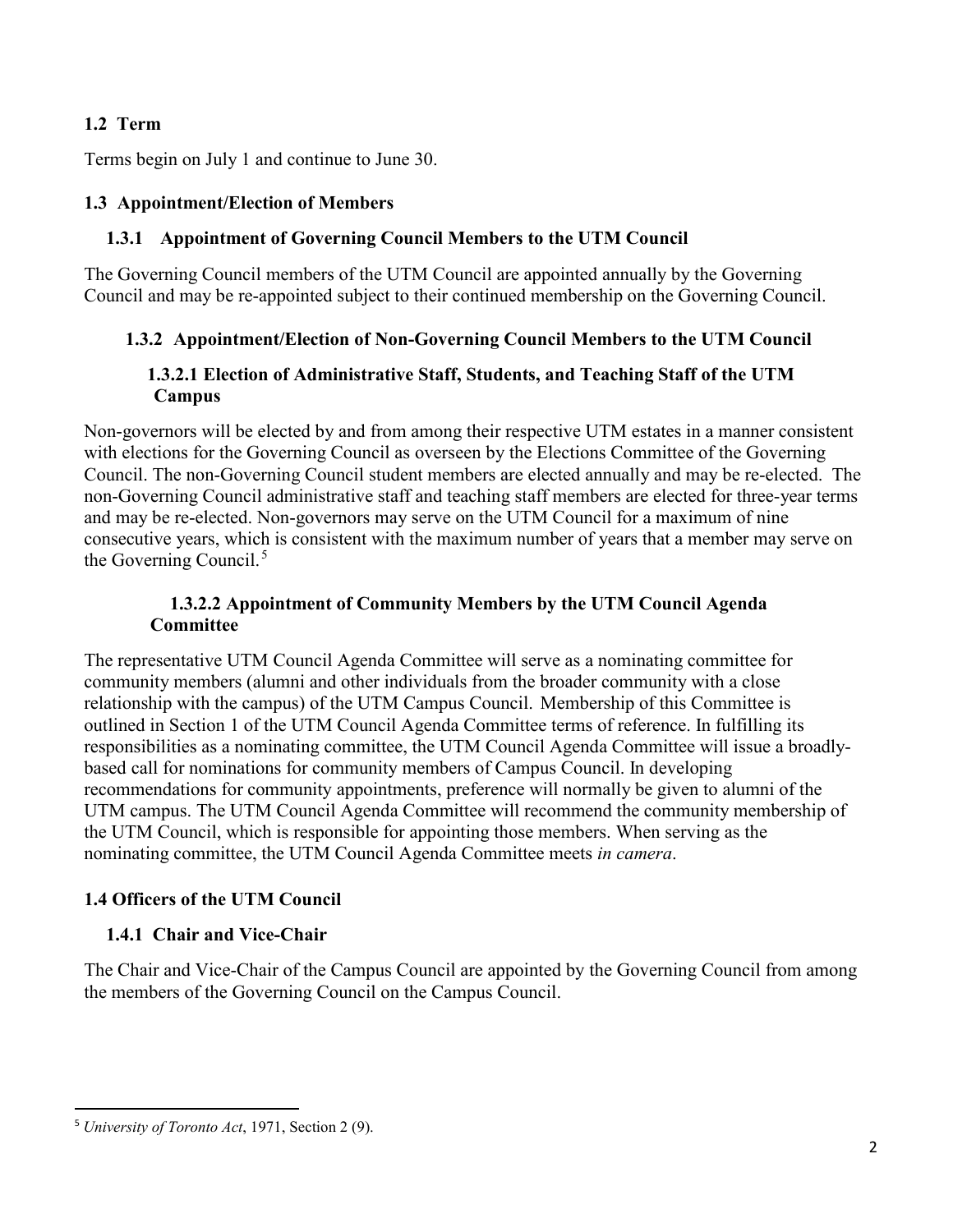# **2. QUORUM**

One-third of the voting members (normally nine) shall constitute quorum.

## **3. COMMITTEES**

#### **3.1 Standing Committees**

The Standing Committees of the UTM Council are:

Academic Affairs Committee Campus Affairs Committee Campus Council Agenda Committee

#### **3.2 Special Committees**

From time to time the UTM Council may find it useful to establish Special Committees to consider particular issues. Special Committees are normally formed on the recommendation of the UTM Council Agenda Committee, when, in the view of the UTM Council, one or more of the following conditions exist:

- a) an issue cannot be accommodated easily within Standing Committee schedules either intense scrutiny is required in a relatively short time or thorough examination of complex issues is necessary over a relatively long period of time;
- b) an issue does not fall readily under an existing Standing Committee either because it is not clearly within any Standing Committee's terms of reference or because aspects of the issue cut across several bodies;
- c) there is a need for the participation of experts not represented on the relevant committee.

A recommendation from the UTM Council Agenda Committee to establish a Special Committee shall include terms of reference, an outline of membership, the anticipated reporting date and the date of disestablishment.

# **4. FUNCTION**

On behalf of the Governing Council, the UTM Council exercises governance oversight of campusspecific matters, as well as any matters assigned to it by the Governing Council from time to time. In general, the UTM Council is concerned with matters affecting the Campus' objectives and priorities, the development of long-term and short-term plans and the effective use of resources in the course of these pursuits.

Decisions of the UTM Council may be final with confirmation by the Executive Committee on behalf of the Governing Council or constitute a recommendation to the Governing Council or one of its bodies.

# **5. AREAS OF RESPONSIBILITY**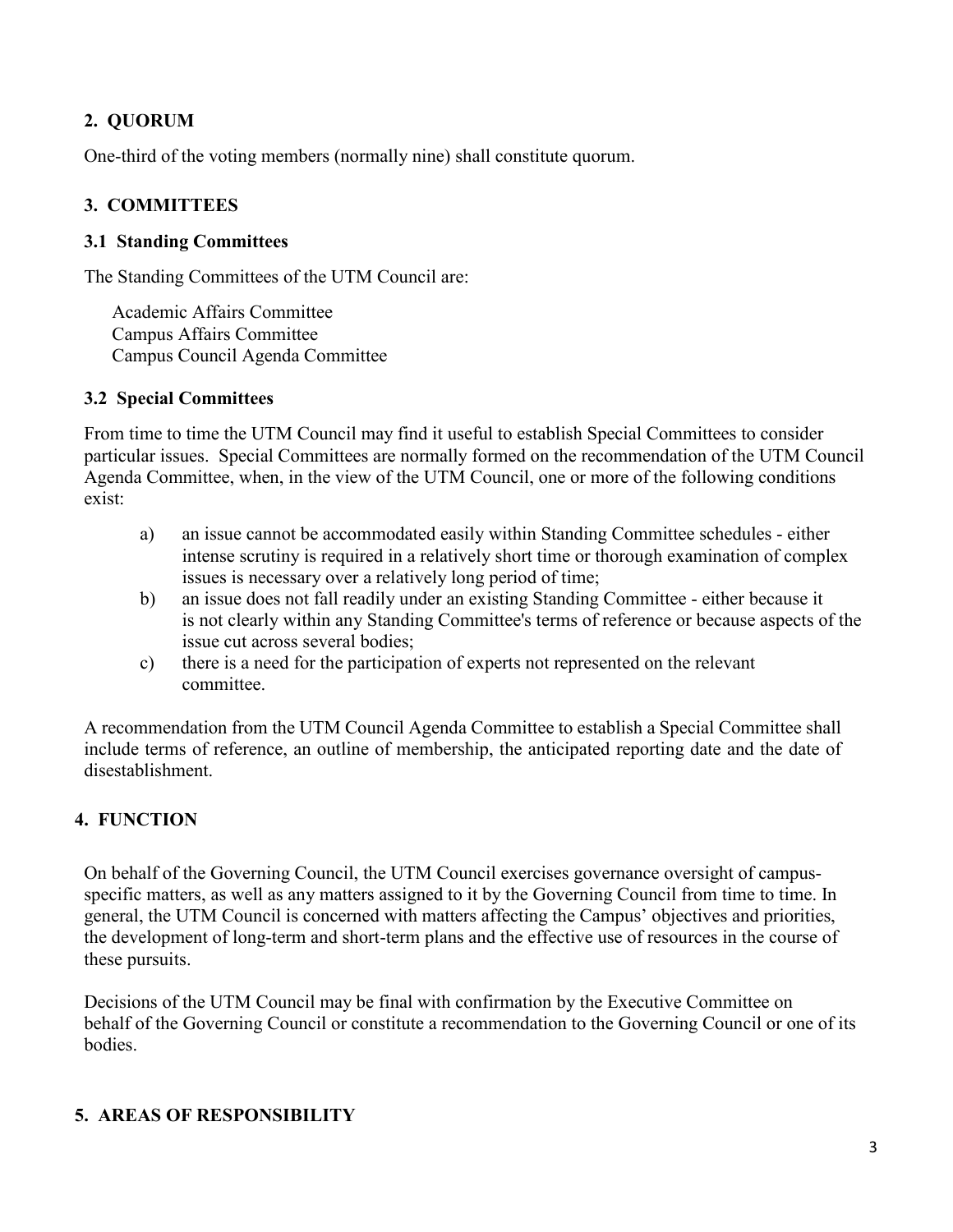- **5.1** The following areas are within the UTM Council's responsibility. Matters within these areas may be considered by the UTM Council itself and/or one of its Standing Committees:
	- Academic appeals Academic plans and guidelines for such plans Academic priorities for fundraising Academic programs Academic regulations Admissions Awards Budget Campus and student services Campus Master Plans Campus security Campus Strategic Plan Capital projects<sup>[6](#page-3-0)</sup>, and space Child care Co-curricular programs, services, and facilities Compulsory non-academic incidental fees Establishment, termination or restructuring of academic units Examinations and grading practices Divisional Guidelines for the Assessment of Teaching and/or Creative Professional activity Name changes of academic units Relations with the campus's external community Research planning Student societies and campus organizations

Sections 5.2 to 5.5 below refer to those matters that come forward to the UTM Council itself from its standing committees.

#### **5.2 Matters Requiring Governing Council Approval**

Academic priorities for fundraising Budget (as part of the University's annual operating budget) Campus Master Plan Capital projects<sup>[7](#page-3-1)</sup> and campus master plans Establishment, disestablishment or restructuring of academic units as per the *University of Toronto Guidelines for Extra Departmental Units or [Policy and Procedures for](https://governingcouncil.utoronto.ca/secretariat/policies/academic-restructuring-policy-and-procedures-faculty-and-librarians-february)  [Faculty and Librarians on Academic Restructuring](https://governingcouncil.utoronto.ca/secretariat/policies/academic-restructuring-policy-and-procedures-faculty-and-librarians-february)* New policy and major policy changes concerning campus co-curricular programs, services, and facilities

<span id="page-3-0"></span><sup>6</sup> The *Policy on Capital Planning and Capital Projects* states that a "presentation of Capital Projects prioritized for the year in response to existing and anticipated program needs, will be made annually at the first meeting of the relevant governance bodies. This presentation will set out the strategic importance of prioritized Capital Projects as part of the University's strategic and operational planning process so as to provide context for the Capital Projects expected to be coming forward to governance bodies in that year." SECTION 1 (c)

<span id="page-3-1"></span><sup>7</sup> The level of approval required for individual projects is outlined in the *Policy on Capital Planning and Capital Projects*.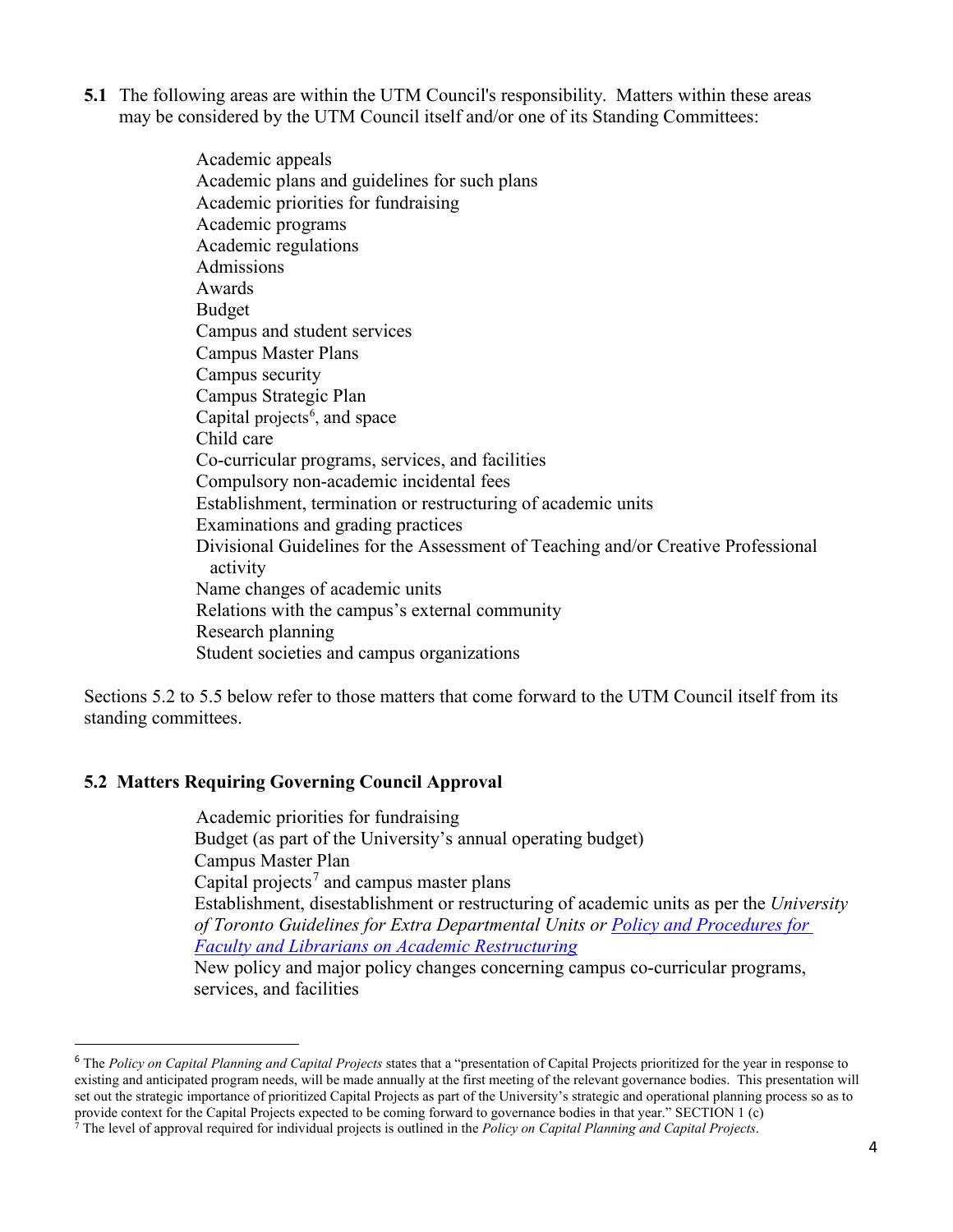### **5.3 Matters Requiring Confirmation by the Executive Committee of the Governing Council**

Matters listed in Section 5.5 require confirmation by the Executive Committee of the Governing Council, pursuant to the *University of Toronto Act, 1971*, Section 2(14)(e), which states that "…where power and authority to act for the Governing Council are delegated, a majority of the members of the committee shall be members of the Governing Council."

#### **5.4 Matters Requiring Academic Board Approval**

New Campus policies addressing purely academic matters and major amendments to such policies (following consideration by the UTM Council)

## **5.5 Matters Requiring Approval by the UTM Council**

Campus and student services Campus security Academic Plan [8](#page-4-0) Campus Strategic Plan Child care Co-curricular programs, services, and facilities Compulsory non-academic incidental fees Individual project planning reports Relations with the campus' external community Student societies and campus organizations

#### **5.6 Matters for Information**

The UTM Council receives, annually from its assessors, reports on matters within its areas of responsibility, including statements of current issues, opportunities and problems, and recommendations for changes in policies, plans or priorities that would address such issues.

# **6. PROCEDURES**

#### **6.1 Meetings**

The UTM Council normally meets in open session but may, pursuant to section 33 of *By-law Number 2* of the Governing Council, meet in closed session or *in camera* when: (i) matters may be disclosed at the meeting of such a nature, having regard to the circumstances, that the desirability of avoiding open discussion thereof outweighs the desirability of adhering to the principle that meetings be open to the public; or (ii) intimate financial or personal matters of any person may be disclosed at the meeting or part thereof. The UTM Council will use the procedures set out for the meetings of the Committees of the Governing Council.

<span id="page-4-0"></span><sup>8</sup> Academic Plans are reported for information to the Academic Board.